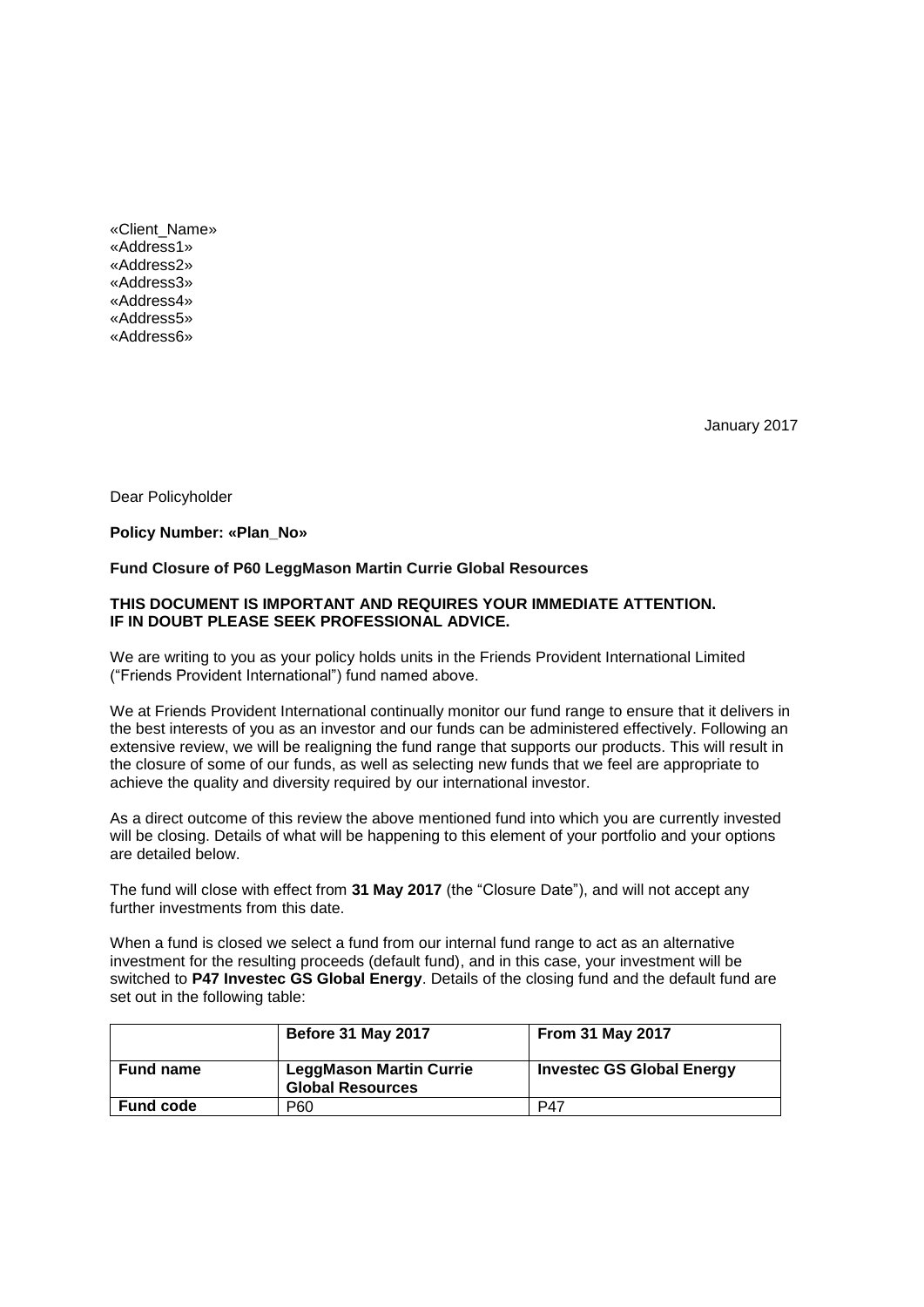| <b>Currency</b>                                                                                           | <b>USD</b>                                                                                                                                                                                               | <b>USD</b>                                                                                                                                                                                                                                                                                                                                                                                                                                                                                                                                                                                                       |
|-----------------------------------------------------------------------------------------------------------|----------------------------------------------------------------------------------------------------------------------------------------------------------------------------------------------------------|------------------------------------------------------------------------------------------------------------------------------------------------------------------------------------------------------------------------------------------------------------------------------------------------------------------------------------------------------------------------------------------------------------------------------------------------------------------------------------------------------------------------------------------------------------------------------------------------------------------|
| <b>Investment</b><br>objective of the<br>underlying fund                                                  | To produce long-term capital<br>growth by investing at least 80%<br>of its Net Asset Value in shares of<br>companies which are mostly<br>engaged in the energy, basic<br>material and utilities sectors. | The Fund aims to grow the value<br>of your investment. The Fund<br>invests around the world in the<br>shares of companies involved in<br>the exploration, production or<br>distribution of oil, gas and other<br>energy sources. The Fund may<br>also invest in the shares of<br>companies that service the<br>energy industry. The Fund may<br>use derivatives (financial<br>contracts whose value is linked to<br>the price of an underlying asset)<br>for efficient portfolio management<br>purposes e.g. with the aim of<br>either managing the Fund risks or<br>reducing the costs of managing<br>the Fund. |
| <b>Ongoing Charges</b><br>Figure (OCF) of the<br>underlying fund                                          | 1.70%                                                                                                                                                                                                    | 1.94%                                                                                                                                                                                                                                                                                                                                                                                                                                                                                                                                                                                                            |
| <b>Risk profile</b><br>(determined by<br><b>Friends Provident</b><br>International for<br>reference only) | 5                                                                                                                                                                                                        | 5                                                                                                                                                                                                                                                                                                                                                                                                                                                                                                                                                                                                                |

Please note that the OCF for the default fund is higher than the OCF on the closing fund, however there are other funds available to you.

### **Please be advised that great care has been taken in the selection of the default fund, however Friends Provident International cannot accept any liability for the future performance of this fund.**

Where applicable any future regular premium contributions into the closing fund will be immediately redirected from the Closure Date to **P47 Investec GS Global Energy**.

**This change will happen automatically within your policy and you do not need to take any action if you are happy with the default fund we have selected.** However, you can choose to switch and redirect your premiums to go into a different fund from our range should you wish to do so before 3pm UK time on **30 May 2017.** No Friends Provident International charges will arise from this transaction.

Factsheets are available through the Fund Centre section of our website (www.fpinternational.com) for the alternative funds available to you. Full details on the underlying funds into which the Friends Provident International fund range invests can be found in the fund prospectus, which is available on request.